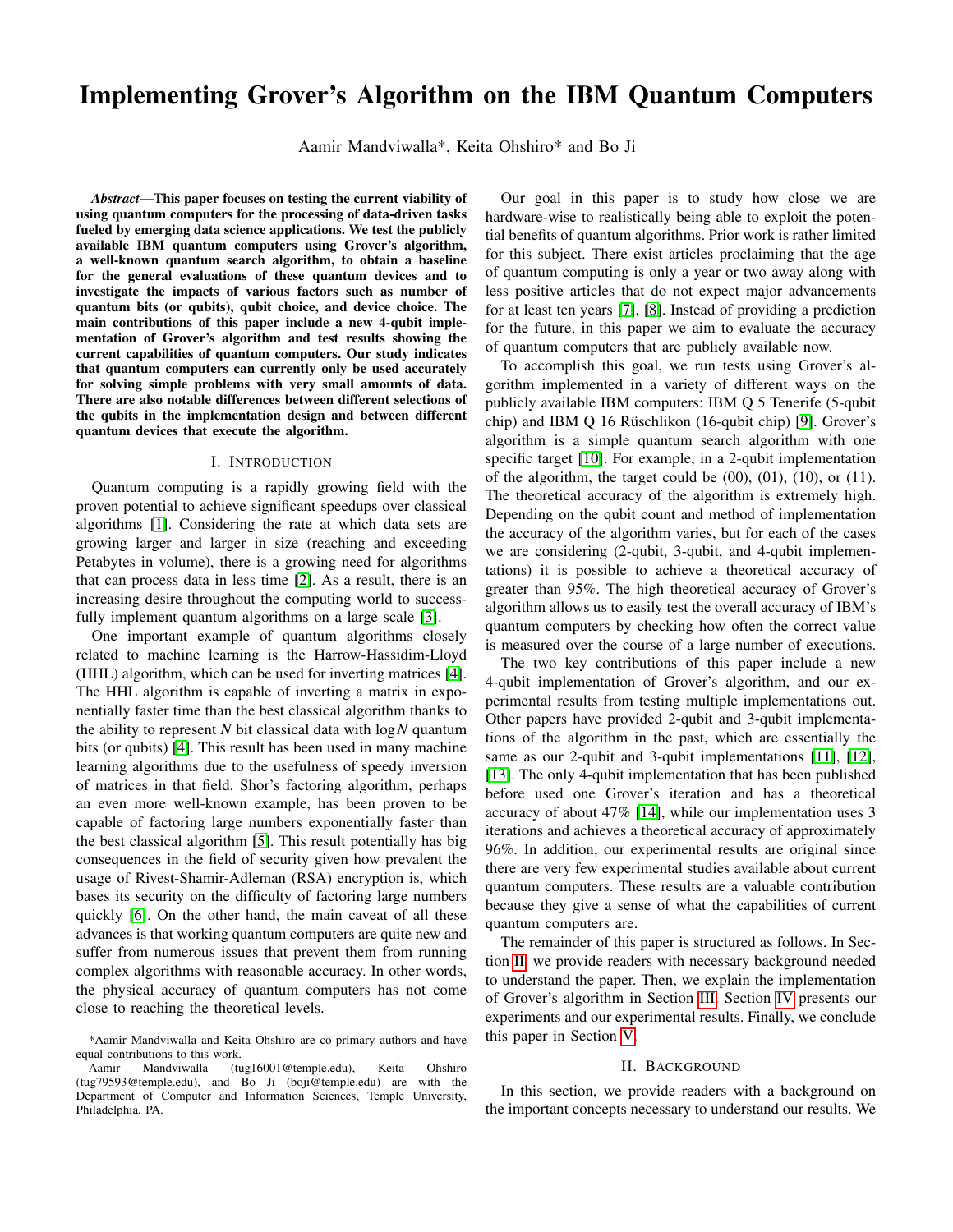start with a brief overview of quantum computing as a whole, and then give a more in-depth look at Grover's algorithm. We end with a description of the IBM quantum computing resources we will use to obtain our results.

# *A. Quantum Computing*

In this subsection, we include a brief overview of quantum computing. At an extremely low level, even the most advanced modern supercomputers ultimately rely on the state of millions of physical transistors that can be set to either 0 or 1 at any given moment. This results in a physical limitation to the growth in complexity of contemporary devices due to the inability to make these transistors infinitely small. To solve this problem, researchers including Benioff and Deutsch theorized in the 1980s about building computers that exploit the properties of quantum mechanics [\[15\]](#page-5-15). Replacing the binary nature of the classical bit, the qubit seeks to represent a superposition of the states 0 and 1, creating a quantum state denoted by  $|\psi\rangle$ . This has been accomplished using elemental particles such as electrons and photons, where the charge or polarization of the particle represents its current state.

Given the ability of each qubit to represent two states at the same time, a quantum computer can complete  $2<sup>n</sup>$  computations in one physical step, where  $n$  is the number of qubits utilized. Thus, it is possible for a quantum computer to complete tasks in exponentially less steps than a classical computer.

For a detailed history of the development of quantum computing technologies, we suggest an article by Carude and Carude [\[8\]](#page-5-7). For a more in-depth introduction to the field of quantum computing, we refer readers to the beginner-friendly paper by Yanofsky [\[16\]](#page-5-16).

## <span id="page-1-2"></span>*B. Grover's Algorithm*

Grover's algorithm is a quantum search algorithm invented by Grover in 1996 [\[10\]](#page-5-9). Given an unsorted list of *N* elements, Grover's algorithm enables us to find a target element with √  $O(\sqrt{N})$  operations, whereas a classical algorithm requires  $O(N)$  operations. Therefore, it provides a quadratic speedup over its classical counterparts. Also, it has been applied as a subroutine for other quantum algorithms [\[11\]](#page-5-10).

The search problem we consider is to find the index of the target element among the list of  $N = 2<sup>n</sup>$  elements, where *n* is the number of qubits and *N* is the size of the list. The procedure of Grover's algorithm is as follows:

- 1) Prepare  $|0\rangle^{\otimes n}$  where  $\otimes$  means tensor, i.e.,  $|0\rangle^{\otimes n}$  is equivalent to  $|0\rangle \otimes |0\rangle \otimes ... \otimes |0\rangle$  with *n* terms.
- 2) Apply  $H^{\otimes n}$  to create a superposition.
- 3) Apply the oracle *O* to mark the target element by negating its sign, i.e.,  $O|x\rangle = -|x\rangle$  where  $|x\rangle$  is the target.
- 4) Apply the Grover diffusion operator *D* to amplify the probability amplitude of the target element.
- probability amplitude of the target element.<br>5) Repeat Steps 3) and 4) for about  $\sqrt{N}$  times.
- 6) Perform measurements.

Fig. [1](#page-1-1) shows the schematic circuit for Grover's algorithm. Fig. 1 snows the schematic circuit for Grover s algorithm.<br>After about  $\sqrt{N}$  iterations of Steps 3) and 4), we will find the target element with a high probability.

<span id="page-1-1"></span>

Fig. 1: Schematic circuit for the Grover's algorithm.

As written in Nielsen and Chuang [\[17\]](#page-5-17), it is useful to note that Grover diffusion operator can be expressed as

$$
2|\psi\rangle\langle\psi|-I_N=H^{\otimes n}(2|0\rangle\langle 0|-I_N)H^{\otimes n},
$$

where  $|\psi\rangle$  is the uniform superposition of states and  $I_N$  is the *N* dimensional identity matrix. As  $2|\psi\rangle\langle\psi| - I_N$  operates a reflection about the  $|\psi\rangle$ , 2|0 $\rangle\langle0| - I_N$  operates a reflection about the  $|0\rangle$ . It turns out that Grover diffusion can be implemented on a quantum circuit with a phase shift operator that negates all the states except for  $|0\rangle$  sandwiched between  $H^{\otimes n}$ gates (see Section [III](#page-1-0) for the implementation). More detailed explanations can be found in Nielsen and Chuang [\[17\]](#page-5-17).

# *C. IBM Quantum Experience*

IBM is one of the major companies that are actively investing large amounts of money into the field of quantum computing [\[18\]](#page-5-18). As one of the leaders in the field, at the time of writing IBM currently has three quantum computers (one 5-qubit and two 16-qubit devices) available for public use over the cloud. They also have a publicly usable quantum simulator (32-qubit), which allows users to simulate quantum algorithms without any error. In addition, IBM hosts two 20-qubit devices, which are only available to their partners.

All of IBM's devices can process jobs asynchronously created using their publicly available python library called IBM QISKit [\[9\]](#page-5-8). QISKit automatically processes submitted quantum circuits and decomposes them into machine executable gates. Users are allowed to execute a single circuit with up to a maximum of 8192 shots. Once a job is completed, the user is given the results in the form of how long the job took to execute (seconds), and how many times each possible measurement (e.g.,  $(00)$ ,  $(01)$ ,  $(10)$ ,  $(11)$ ) was made. This is the basis for the accuracy and time metrics used in this paper.

#### <span id="page-1-0"></span>III. IMPLEMENTATION OF GROVER'S ALGORITHM

In this section, we describe our implementation of Grover's algorithm on the IBM quantum computers. We provide diagrams showing the quantum circuits used for 2-qubit, 3 qubit, and 4-qubit Grover's algorithm. We also give a brief explanation of how these diagrams represent each of the key steps of the algorithm described in Section [II-B.](#page-1-2)

Our implementations of 2-qubit and 3-qubit Grover's algorithm on IBM quantum computers are similar to that of [\[11\]](#page-5-10),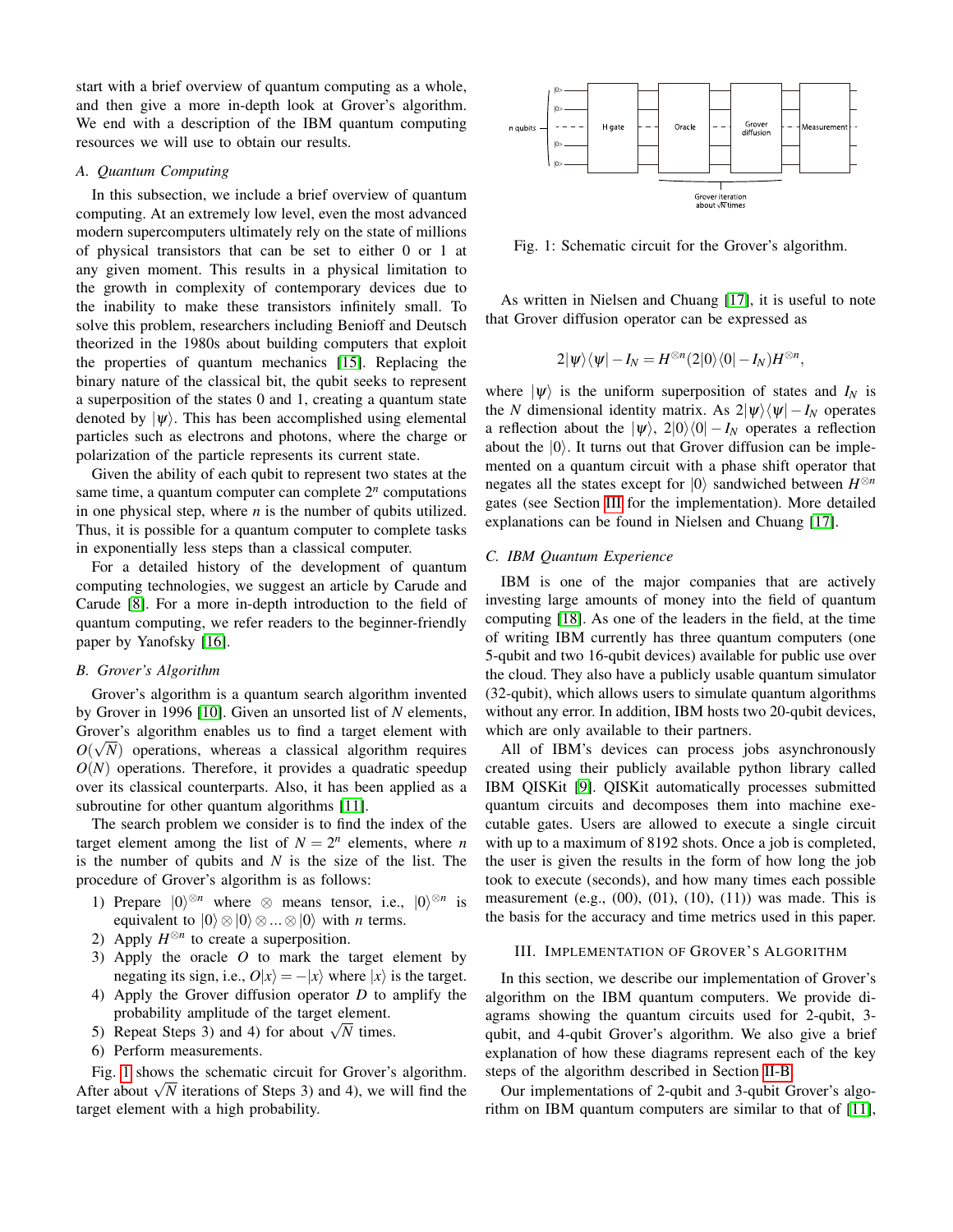<span id="page-2-1"></span>

Fig. 2: Circuit for 2-qubit Grover's algorithm to find  $|11\rangle$  is shown on the left. The number of Grover's iterations is one. *CZ* gate decomposition is shown on the right [\[17\]](#page-5-17).

<span id="page-2-2"></span>

Fig. 3: Circuit for 3-qubit Grover's algorithm to find  $|111\rangle$  is shown on the left. We use two Grover's iterations to increase the probability of the measurement. *CCZ* gate decomposition is shown on the right. Note that  $Z^{\frac{1}{4}}$  gate is equivalent to *T* gate and  $Z^{-1}$  gate is equivalent to  $T^{\dagger}$  gate in QISKit [\[19\]](#page-5-19).

<span id="page-2-3"></span>

| Algorithm (qubits used)    | # of Gates | Accuracy | Execution  |
|----------------------------|------------|----------|------------|
|                            |            |          | Time $(s)$ |
| Grover 2-qubit $(0,1)$     | 18         | 74.05%   | 84.56      |
| Grover 3-qubit $(0,1,2)$   | 33         | 59.69%   | 84.33      |
| Grover 4-qubit $(1,2,3,4)$ | 632        | 6.56%    | 185.13     |
|                            |            |          |            |

TABLE I: Experiment 1: trials run with 8192 shots for 2-qubit, 3-qubit, and 4-qubit Grover's algorithm on IBM Q 5 Tenerife

[\[12\]](#page-5-11), [\[13\]](#page-5-12). The only implementation of 4-qubit Grover's algorithm that has been demonstrated before on the IBM devices uses just one Grover's iteration and achieves a theoretical accuracy of just under 48% [\[14\]](#page-5-13). Additional Grover's iterations amplify the probability of measuring the correct value, and therefore increase the theoretical accuracy of the circuit. Our implementation uses 3 iterations and achieves a theoretical accuracy of approximately 96%.

Figs. [2,](#page-2-1) [3,](#page-2-2) and [4](#page-3-0) show the base circuits of 2-qubit, 3 qubit, and 4-qubit Grover's algorithm, respectively, along with the necessary gate decomposition for each circuit (*CZ*, *CCZ*, and *CCCZ*, respectively). Each circuit consists of four parts. The first part (denoted by  $(1)$  in the diagrams) is a set of *H* gates, which creates a uniform superposition. The second part (denoted by  $(2)$ ), consisting of a *CZ*, *CCZ*, or *CCCZ* gate, is the oracle to negate the target. QISKit does not natively support the execution of these gates due to the complexity of compiling them into a circuit of simpler, machine-executable gates. As a result, we must decompose these gates before attempting to run them on the IBM machines. A detailed explanation of the *CCCZ* gate decomposition is included in the Appendix. The third part (denoted by  $(3)$ ) is the Grover diffusion operator to amplify the probability amplitude of the target. Parts  $(2)$  and <sup>3</sup> together are called a Grover's iteration. Finally, we perform measurements in the fourth part (denoted by  $(4)$ ).

#### IV. EXPERIMENTS AND RESULTS

<span id="page-2-0"></span>In this section, we provide detailed discussions about five experiments we complete on IBM's quantum devices. Each experiment is accompanied by a brief explanation of the experiment and the motivations for running it. For each experiment, tables are included to show the results, and there is a detailed analysis of the results and their implications.

## *A. Experiment 1: Number of Qubits*

To observe the effect of increasing the length/complexity of an algorithm, we implement Grover's algorithm using a target of 2 qubits, 3 qubits, and lastly 4 qubits on IBM Q 5 Tenerife (5-qubit machine). Increasing the target size necessarily increases the number of gates used to complete the algorithm. In order to achieve the maximum theoretical accuracy on higher qubit implementations of Grover's algorithm such as the 4-qubit implementation, the Grover's iteration portion of the algorithm must be repeated multiple times. The 4-qubit implementation requires three Grover's iterations to achieve a theoretical accuracy of approximately 96%. Thus, 4-qubit and higher implementations of Grover's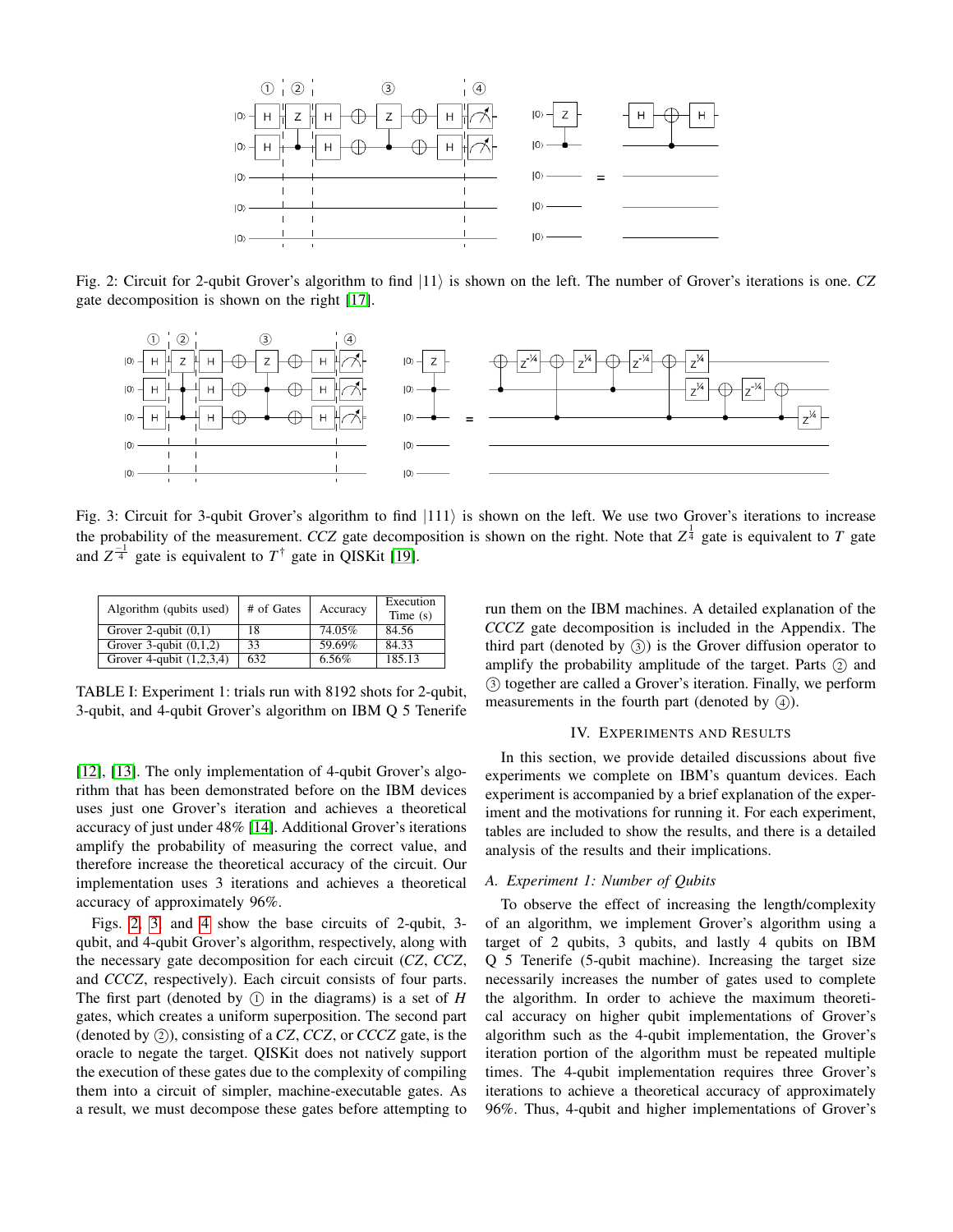<span id="page-3-0"></span>

Fig. 4: Circuit for 4-qubit Grover's algorithm to find  $|1111\rangle$  is shown in the top-left. We use three Grover's iterations to increase the probability of the measurement. *CCCZ* gate decomposition is shown on the right. Note that  $Z^{\frac{1}{2}}$  is equivalent to *S* gate in QISKit,  $Z^{-\frac{1}{2}}$  to  $S^{\dagger}$  gate,  $Z^{\frac{1}{4}}$  to  $T$  gate, and  $Z^{-\frac{1}{4}}$  to  $T^{\dagger}$  gate,  $Z^{\frac{1}{8}} = U1(\frac{\pi}{8})$  gate and  $Z^{-\frac{1}{8}} = U1(-\frac{\pi}{8})$  gate respectively. Also note that details of *CCCZ* decomposition are explained in the Appendix.

<span id="page-3-1"></span>

| Algorithm (qubits used) | Accuracy | Execution Time (s) |
|-------------------------|----------|--------------------|
| Grover 2-qubit $(0,1)$  | 74.05%   | 84.56              |
| Grover 2-qubit $(0,2)$  | 80.85%   | 84.61              |
| Grover 2-qubit $(1,2)$  | 78.47%   | 84.51              |
| Grover 2-qubit $(2,3)$  | 61.51%   | 84.60              |
| Grover 2-qubit $(4,3)$  | 52.89%   | 85.47              |
| Grover 2-qubit $(2,4)$  | 55.37%   | 84.73              |

TABLE II: Experiments  $2 \& 3$ : trials run with 8192 shots for 2-qubit Grover's algorithm with different qubit combinations on IBM Q 5 Tenerife

algorithm require significantly more gates than 2-qubit and 3-qubit implementations.

Our test results (Table [I\)](#page-2-3) show a notable decrease in accuracy from 2-qubit Grover's algorithm to 3-qubit and 4-qubit Grover's algorithm. 3-qubit Grover's algorithm is roughly 15% less accurate than 2-qubit Grover's algorithm, and 4 qubit Grover's algorithm has essentially unusable results (less than 7% accuracy). Given the theoretical accuracy of our 4-qubit Grover's implementation is roughly 96%, the actual accuracy being about 7% shows that there is a significant gap between current quantum computers and the theoretical maximum. While the general trend of longer quantum circuits being less accurate is expected, it is surprising to see that 4 qubit Grover's algorithm seemingly cannot be accurately run on current quantum computers. A classical computer could perform the same task as 4-qubit Grover's algorithm (finding a target value in a list of  $2^4 = 16$  values) with 100% accuracy in at most 16 steps using linear search. This shows that current quantum computers are nowhere close to matching, let alone surpassing, the speed and accuracy of classical computers.

#### *B. Experiment 2: Qubit Choice*

To compare the differences between different qubit choices and to observe the importance of selecting the best qubits when building a quantum circuit, we implement Grover's algorithm using a target of 2 qubits on every pair of qubits natively allowed (*CNOT* gates can only be directly implemented between qubits with a physical link) on both IBM Q 5 Tenerife and IBM Q 16 Rüschlikon. The full list of qubit combinations we consider can be found in Tables [II](#page-3-1) and [III.](#page-4-0)

Our experimental results reveal the importance of choosing the best qubits and qubit pairs when implementing a quantum algorithm. The best qubit pair,  $(0,2)$  on IBM  $\overline{O}$  5 Tenerife, achieves an accuracy of 80.85%, which is nearly 30% higher than that of the worst qubit pair, (4,3) on IBM Q 5 Tenerife.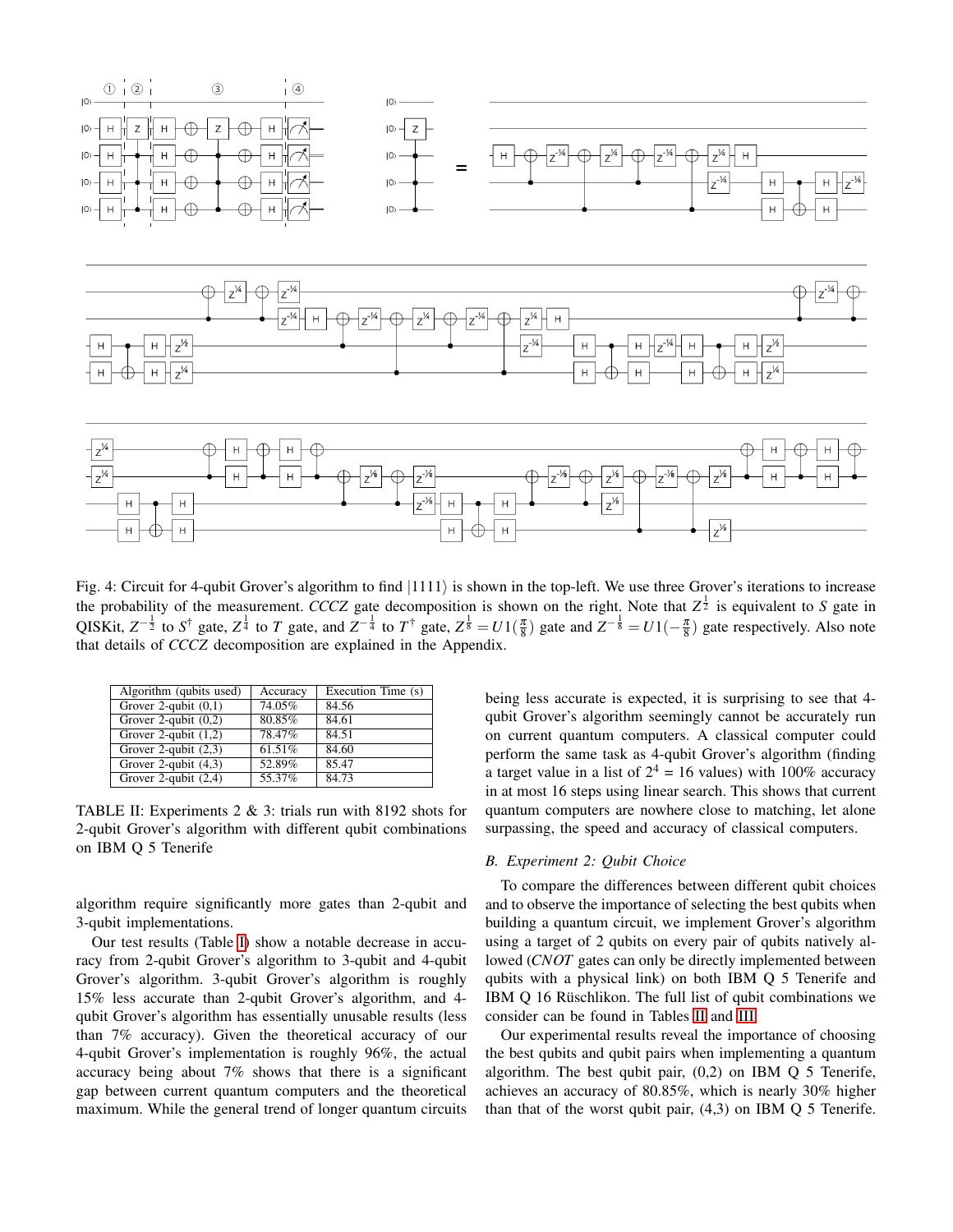<span id="page-4-0"></span>

| Algorithm (qubits used)             | Accuracy | Execution Time (s) |
|-------------------------------------|----------|--------------------|
| Grover 2-qubit $(0,1)$              | 72.79%   | 54.47              |
| Grover 2-qubit $(2,1)$              | 65.37%   | 56.22              |
| Grover 2-qubit $(3,2)$              | 67.91%   | 54.49              |
| Grover 2-qubit $(4,3)$              | 77.48%   | 54.12              |
| Grover 2-qubit $(14,3)$             | 76.17%   | 54.57              |
| Grover 2-qubit $(4,5)$              | 73.88%   | 54.88              |
| Grover 2-qubit $(5,6)$              | 73.41%   | 54.51              |
| Grover 2-qubit $(11,6)$             | 74.05%   | 54.89              |
| Grover 2-qubit $(10,7)$             | 75.90%   | 55.24              |
| Grover 2-qubit $(7,8)$              | 76.40%   | 56.01              |
| Grover 2-qubit $\overline{(8,9)}$   | 76.73%   | 55.09              |
| Grover 2-qubit $(10,9)$             | 74.38%   | 54.04              |
| Grover 2-qubit $(10,11)$            | 76.15%   | 55.02              |
| Grover 2-qubit $(5,12)$             | 74.56%   | 54.23              |
| Grover 2-qubit $(11,12)$            | 71.88%   | 58.68              |
| Grover 2-qubit $(13,12)$            | 77.76%   | 55.75              |
| Grover 2-qubit $(4,13)$             | 78.03%   | 54.69              |
| Grover 2-qubit $(\overline{14,13})$ | 77.92%   | 55.50              |
| Grover 2-qubit $(0,15)$             | 78.45%   | 55.26              |
| Grover 2-qubit (2,15)               | 68.97%   | 54.37              |
| Grover 2-qubit $(14,15)$            | 75.15%   | 56.66              |

TABLE III: Experiments 2 & 3: trials run with 8192 shots for 2-qubit Grover's algorithm with different qubit combinations on IBM Q 16 Rüschlikon

<span id="page-4-1"></span>

|                 | Average  | <b>Standard Deviation</b> | Average            |
|-----------------|----------|---------------------------|--------------------|
| Device          | Accuracy | of Accuracy               | Execution Time (s) |
| <b>IBM O 16</b> | 74.44%   | 3.41%                     | 55.17              |
| IBM O 5         | 67.19%   | 11.08%                    | 84.75              |

TABLE IV: Average and standard deviation of accuracy

This shows that when implementing a longer quantum algorithm for real-world applications, it is important to understand the significant difference in the accuracy of different qubit combinations and to use the best qubit combinations whenever possible.

## *C. Experiment 3: Device Comparison*

To compare the accuracy and speed of each of the IBM quantum devices, we will compute the averages and standard deviations for these values from the results of Experiment 2.

Comparing the results of Experiment 2 for IBM Q 5 Tener-ife (Table [II\)](#page-3-1) with that for IBM  $Q$  16 Rüschlikon (Table [III\)](#page-4-0) reveals some interesting differences between the machines, besides just their qubit counts. IBM Q 5 Tenerife has an overall lower average accuracy than IBM  $Q$  16 Rüschlikon along with taking much longer to complete the same number of shots of the same quantum circuits. Interestingly enough, IBM Q 5 Tenerife boasts both the highest accuracy qubit pair (0,2) and the lowest accuracy pair (4,3). It is thus unsurprising that the standard deviation of accuracy of its qubit pairs is more than triple that of IBM  $Q$  16 Rüschlikon (see Table [IV\)](#page-4-1). This suggests that qubit selection is much more important on IBM Q 5 Tenerife than on IBM Q 16 Rüschlikon. This is likely due to differences in the physical architecture of each machine. IBM Q 5 Tenerife is an older machine, which features a qubit (qubit 2) that is connected to all four of the other qubits in the device, while the other qubits are only physically connected

<span id="page-4-2"></span>

| Algorithm (qubits used)           | <b>Shots</b> | Accuracy  | Execution Time (s) |
|-----------------------------------|--------------|-----------|--------------------|
| Grover 2-qubit $(0,1)$            |              | 100.00%   | 15.07              |
| Grover 2-qubit $\overline{(0,1)}$ | 1024         | $77.25\%$ | 20.57              |
| Grover 2-qubit $\overline{(0,1)}$ | 2048         | 79.49%    | 29.04              |
| Grover 2-qubit $\overline{(0,1)}$ | 4096         | 78.76%    | 48.71              |
| Grover 2-qubit $\overline{(0,1)}$ | 8192         | 78.36%    | 84.31              |

TABLE V: Experiment 4: trials run with varying shot counts for 2-qubit Grover's algorithm on IBM Q 5 Tenerife

<span id="page-4-3"></span>

| Algorithm (qubits used) | Accuracy  | Execution Time (s) |
|-------------------------|-----------|--------------------|
| Grover 2-qubit $(0,1)$  | 69.82%    | 54.00              |
| Grover 2-qubit $(0,1)$  | 69.64%    | 55.72              |
| Grover 2-qubit $(0,1)$  | $73.43\%$ | 58.06              |
| Grover 2-qubit $(0,1)$  | 69.60%    | 55.36              |
| Grover 2-qubit $(0,1)$  | 71.45%    | 54.55              |

TABLE VI: Experiment 5: trials run with 8192 shots for 2 qubit Grover's algorithm on IBM Q 16 Rüschlikon

to two qubits each. In comparison, IBM  $Q$  16 Rüschlikon has no qubit physically connected to more than three other qubits.

#### *D. Experiment 4: Shot Count and Execution Time*

To observe the effect of loading the quantum computer with varying numbers of executions, we repeatedly execute 2-qubit Grover's algorithm using qubit pair  $(0,1)$  on IBM Q 5 Tenerife with varying shot counts from 1 to 8192.

Our test results (Table [V\)](#page-4-2) indicate that there does not seem to be an accuracy penalty for running more shots in a single job execution on the machine. This suggests that the machine is able to completely revert back to the ground state in between each shot. The one qubit test shows that there is a significant amount of pre- and post-processing done before and after each shot is being run, which takes approximately 15 seconds.

Using this data (increase in execution time divided by increase in shots) we calculate the average time per shot for IBM Q 5 Tenerife to be about 8.9 milliseconds per shot. This suggests that there is another significant chunk of pre- and post-processing being done before and after each individual shot given that an individual shot should take less than a millisecond to complete [\[20\]](#page-5-20).

These results are important because they show that quantum computers do not just suffer from an accuracy problem. They reveal that current quantum devices also suffer from a significant amount of overhead work, which prevents algorithms from being run in their theoretical minimum time.

## *E. Experiment 5: Variance*

To get a sense of the overall variance in results produced by the quantum computers, we execute 2-qubit Grover's algorithm using qubit pair (0,1) repeatedly using the maximum number of shots on IBM Q 16 Rüschlikon (8192 shots per job execution). The goal of this experiment is to determine a reasonable error bar for results obtained from the IBM quantum computers.

With a standard deviation of just 1.49% over 40,960 shots (see Table [VI\)](#page-4-3), there is a relatively low amount of variance when re-running the same quantum circuit repeatedly.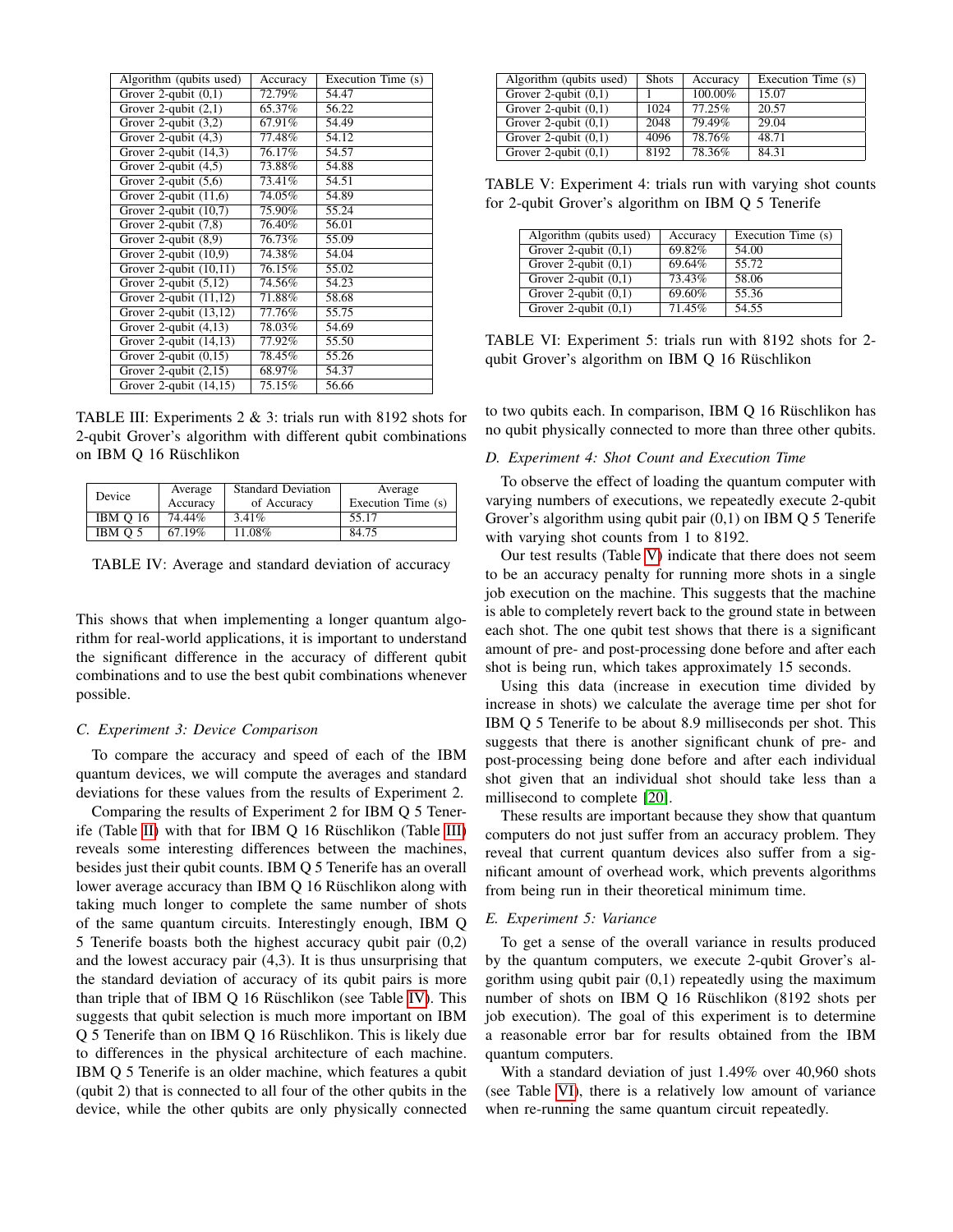## V. CONCLUSION

<span id="page-5-14"></span>Our experimental findings suggest that there appears to be a long way to go before quantum computers are capable of surpassing classical computers in accuracy or speed. The only algorithms that can be run on current publicly available quantum computers with meaningful accuracy are extremely short and serve almost no real-world purpose. That being said, IBM and other quantum computing front-runners are constantly updating their quantum devices and releasing new ones. It will be important in the future to check the progress of these new and updated devices to get a sense for how quickly quantum computing technology is growing. When breakthroughs in quantum computing do occur, large amounts of data can be processed in much shorter times, and many of the most commonly employed cryptographic techniques will become obsolete. It is thus very important to keep track of the progress of quantum computing technologies and how close we are to gaining the promised speedups.

We have also shown that current quantum algorithm implementations can be heavily affected by qubit choice and that researchers will need to take this into account in the future when attempting to accurately implement useful algorithms becomes a real possibility. Those looking to implement their algorithms on real quantum computers need to focus on designing their implementations to use the best qubit combinations possible. IBM measures the multi-qubit gate error between each pair of qubits on each of their devices daily and provides this information on their website [\[9\]](#page-5-8). Any *CX* gates that are needed as part of a quantum circuit should be designed to be placed across the qubits with the lowest multi-qubit gate error.

Additionally, our experimental results showed that current quantum computers are running slower than expected. Individual shots of 2-qubit Grover's algorithm should take less than a millisecond for an ideal quantum computer to complete, but we found that they take roughly 8.9 milliseconds each [\[20\]](#page-5-20). This means that even if current quantum computers were capable of producing results with reasonable accuracy for longer algorithms, they would still end up being much slower than their classical counterparts. This is a less obvious statistic that must be monitored in the future before quantum computers can be considered viable for real-world tasks.

#### ACKNOWLEDGEMENT

This work was supported in part by the NSF under Grants CCF-1657162 and CNS-1651947. Aamir Mandviwalla was supported by the NSF under REU Supplement of Grant CCF-1657162 and the Summer Merit Scholarship from Temple University. Keita Ohshiro was supported by the Undergraduate Research Program of Temple University.

#### **REFERENCES**

- <span id="page-5-0"></span>[1] T. D. Ladd, F. Jelezko, R. Laflamme, Y. Nakamura, C. Monroe, and J. L. OBrien, "Quantum computers," *Nature*, vol. 464, no. 7285, p. 45, 2010.
- <span id="page-5-1"></span>[2] A. S. Szalay, J. Gray, and J. Vandenberg, "Petabyte scale data mining: dream or reality?" in *Survey and Other Telescope Technologies and Discoveries*, vol. 4836. International Society for Optics and Photonics, 2002, pp. 333–339.
- <span id="page-5-2"></span>[3] R. de Wolf, "The Potential Impact of Quantum Computers on Society," *ArXiv e-prints*, Dec. 2017.
- <span id="page-5-3"></span>[4] A. W. Harrow, A. Hassidim, and S. Lloyd, "Quantum Algorithm for Linear Systems of Equations," *Physical Review Letters*, vol. 103, no. 15, p. 150502, Oct. 2009.
- <span id="page-5-4"></span>[5] P. W. Shor, "Polynomial-time algorithms for prime factorization and discrete logarithms on a quantum computer," *SIAM review*, vol. 41, no. 2, pp. 303–332, 1999.
- <span id="page-5-5"></span>[6] R. L. Rivest, A. Shamir, and L. Adleman, "A method for obtaining digital signatures and public-key cryptosystems," *Communications of the ACM*, vol. 21, no. 2, pp. 120–126, 1978.
- <span id="page-5-6"></span>[7] M. Dyakonov, "Prospects for quantum computing: Extremely doubtful," in *International Journal of Modern Physics: Conference Series*, vol. 33. World Scientific, 2014, p. 1460357.
- <span id="page-5-7"></span>[8] C. S. Calude and E. Calude, "The road to quantum computational supremacy," *arXiv preprint arXiv:1712.01356*, 2017.
- <span id="page-5-8"></span>[9] I. Corporation, "Ibm quantum experience," [https://quantumexperience.](https://quantumexperience.ng.bluemix.net/) [ng.bluemix.net/,](https://quantumexperience.ng.bluemix.net/) accessed: 2018-10-06.
- <span id="page-5-9"></span>[10] L. K. Grover, "A fast quantum mechanical algorithm for database search," in *Proceedings of the twenty-eighth annual ACM symposium on Theory of computing*. ACM, 1996, pp. 212–219.
- <span id="page-5-10"></span>[11] P. J. Coles, S. Eidenbenz, S. Pakin, A. Adedoyin, J. Ambrosiano, P. Anisimov, W. Casper, G. Chennupati, C. Coffrin, H. Djidjev *et al.*, "Quantum algorithm implementations for beginners," *arXiv preprint arXiv:1804.03719*, 2018.
- <span id="page-5-11"></span>[12] W. Hu, "Empirical analysis of decision making of an ai agent on ibms 5q quantum computer," *Natural Science*, vol. 10, no. 01, p. 45, 2018.
- <span id="page-5-12"></span>[13] C. Figgatt, D. Maslov, K. Landsman, N. Linke, S. Debnath, and C. Monroe, "Complete 3-qubit grover search on a programmable quantum computer," *Nature communications*, vol. 8, no. 1, p. 1918, 2017.
- <span id="page-5-13"></span>[14] P. Strömberg and V. Blomkvist Karlsson, "4-qubit grover's algorithm implemented for the ibmqx5 architecture."
- <span id="page-5-15"></span>[15] D. Deutsch, "Quantum communication thwarts eavesdroppers," 1989.
- <span id="page-5-16"></span>[16] N. S. Yanofsky, "An introduction to quantum computing," *arXiv preprint arXiv:0708.0261*, 2007.
- <span id="page-5-17"></span>[17] M. A. Nielsen and I. L. Chuang, *Quantum Computation and Quantum Information: 10th Anniversary Edition*. Cambridge University Press, New York, NY, USA, 2011.
- <span id="page-5-18"></span>[18] I. Murphy, "Ibm ups the stakes for quantum computing," [https://www.](https://www.enterprisetimes.co.uk/2017/11/13/ibm-ups-stakes-quantum-computing) [enterprisetimes.co.uk/2017/11/13/ibm-ups-stakes-quantum-computing,](https://www.enterprisetimes.co.uk/2017/11/13/ibm-ups-stakes-quantum-computing)
- <span id="page-5-19"></span>2017, accessed: 2018-10-06.<br>C. Gidney, "Using [19] C. Gidney, "Using quantum gates instead of ancilla bits," [http://algassert.com/circuits/2015/06/22/](http://algassert.com/circuits/2015/06/22/Using-Quantum-Gates-instead-of-Ancilla-Bits.html) [Using-Quantum-Gates-instead-of-Ancilla-Bits.html,](http://algassert.com/circuits/2015/06/22/Using-Quantum-Gates-instead-of-Ancilla-Bits.html) 2015, accessed: 2018-10-06.
- <span id="page-5-20"></span>[20] K. Michielsen, M. Nocon, D. Willsch, F. Jin, T. Lippert, and H. D. Raedt, "Benchmarking gate-based quantum computers," *Computer Physics Communications*, vol. 220, pp. 44 – 55, 2017. [Online]. Available: <http://www.sciencedirect.com/science/article/pii/S0010465517301935>

#### APPENDIX

In this section, we show how we achieved the *CCCZ* gate decomposition shown in Fig. [4.](#page-3-0) The first thing to consider is the topology of the IBM Q 5 Tenerife chip. As shown in Fig. [5,](#page-6-0) *CX* gate can be put in 6 ways on IBM Q 5 Tenerife. Second, *CCCZ* can be decomposed into the circuit shown in Fig. [8.](#page-6-1) Note that we used two *SWAP* gates (see Fig. [7\)](#page-6-0) because of the topology. Then, *CCX* gate can be decomposed as shown in Fig. [9.](#page-6-2) Note that we also need to decompose the last two *CX* gates in Fig. [9](#page-6-2) with the target on the fourth qubit and control on the fifth qubit because of the topology (see Fig. [6\)](#page-6-0). Lastly, we need to decompose  $CZ^{-\frac{1}{2}} (= CS^{\dagger}), \overline{CZ^{\frac{1}{2}}} (= CS), \overline{CZ^{\frac{1}{4}}} (= CT),$ and  $CZ^{\frac{1}{4}}(=CT\dagger)$  gate. This can be done as shown in Fig. [10.](#page-6-3) That's how we achieved the *CCCZ* gate decomposition shown in Fig. [4.](#page-3-0)